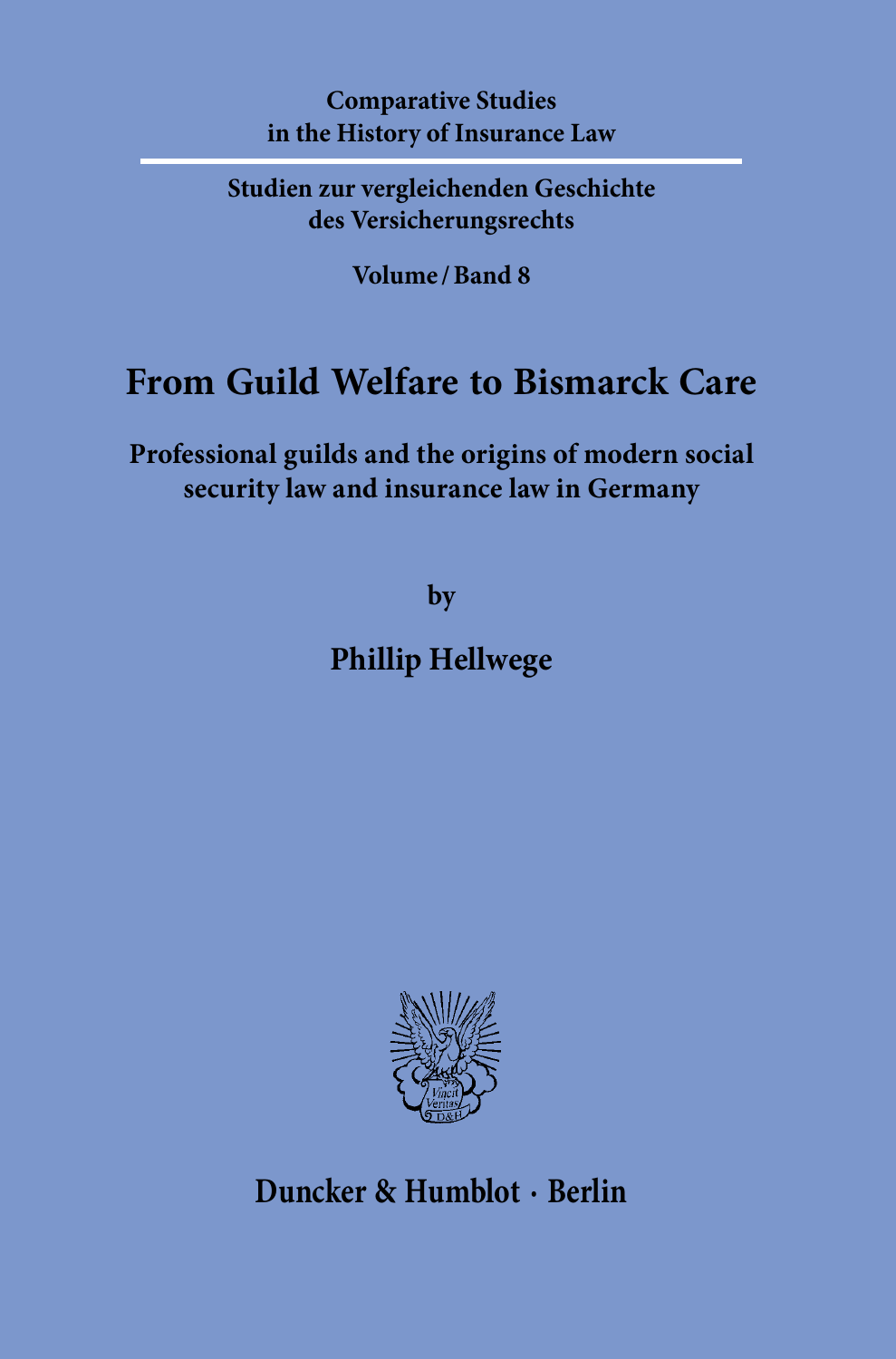### Phillip Hellwege

## From Guild Welfare to Bismarck Care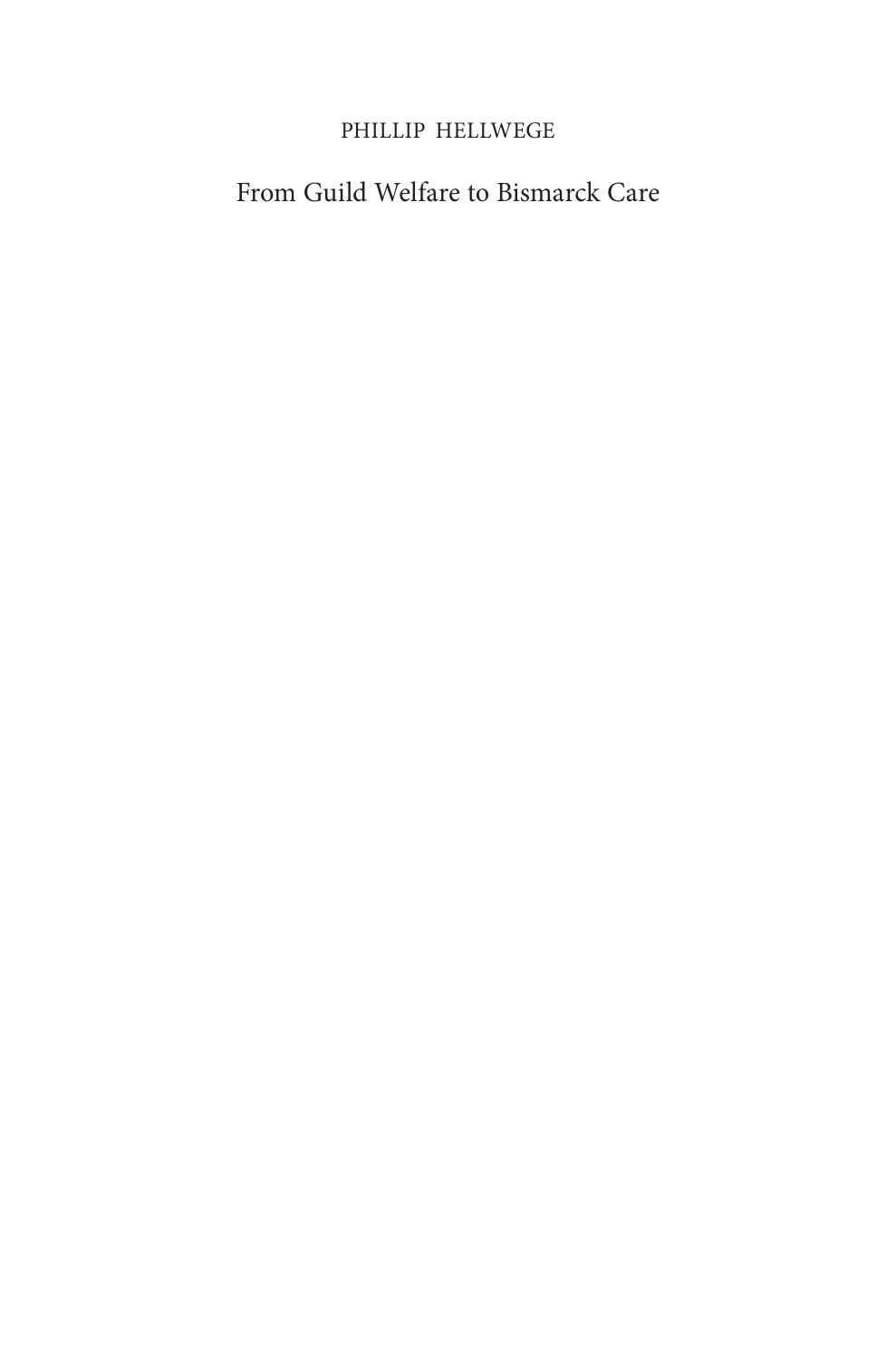## Comparative Studies in the History of Insurance Law

## Studien zur vergleichenden Geschichte des Versicherungsrechts

Edited by / Herausgegeben von Prof. Dr. Phillip Hellwege

Volume /Band 8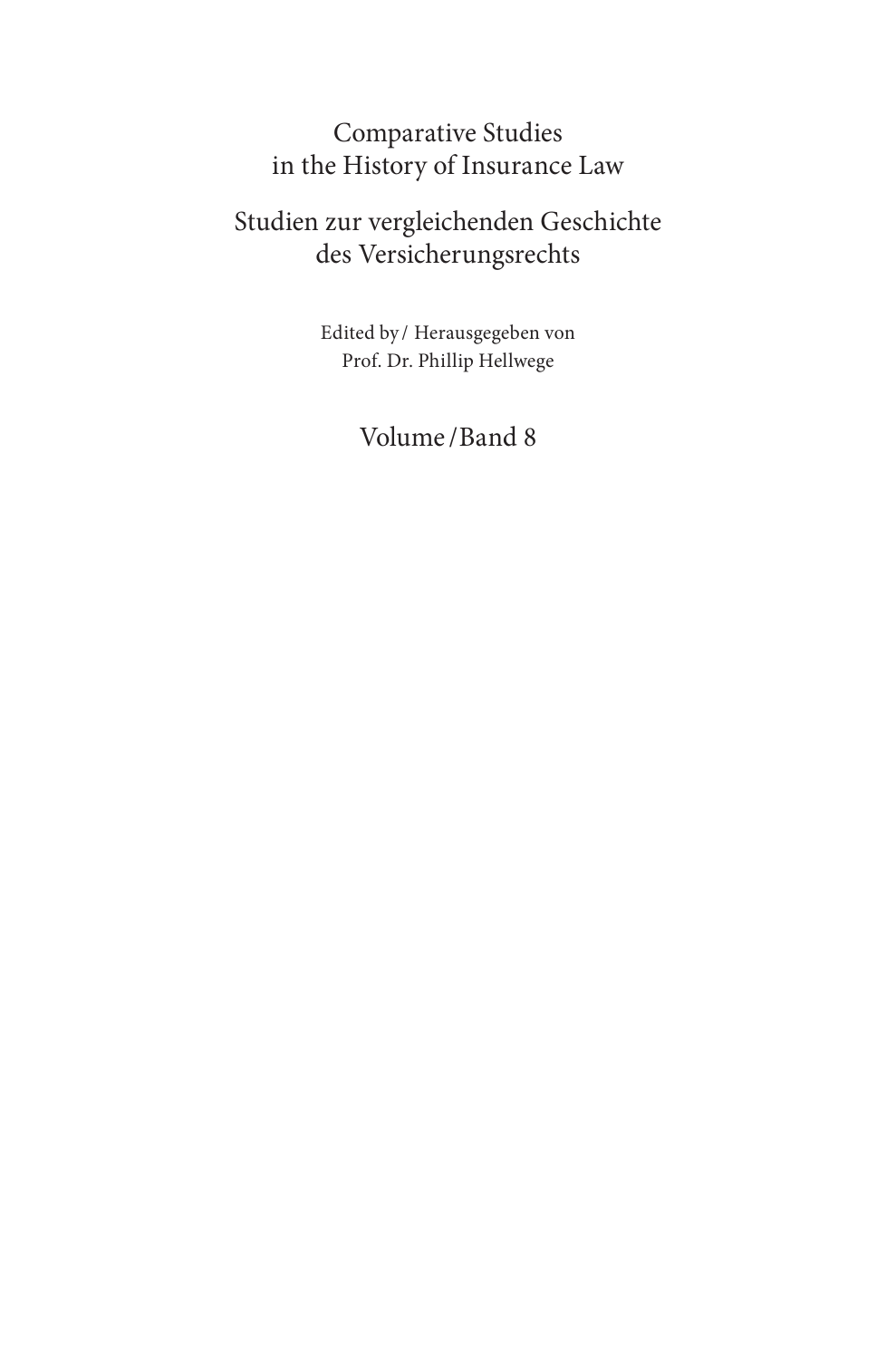# From Guild Welfare to Bismarck Care

# Professional guilds and the origins of modern social security law and insurance law in Germany

by Phillip Hellwege



Duncker & Humblot · Berlin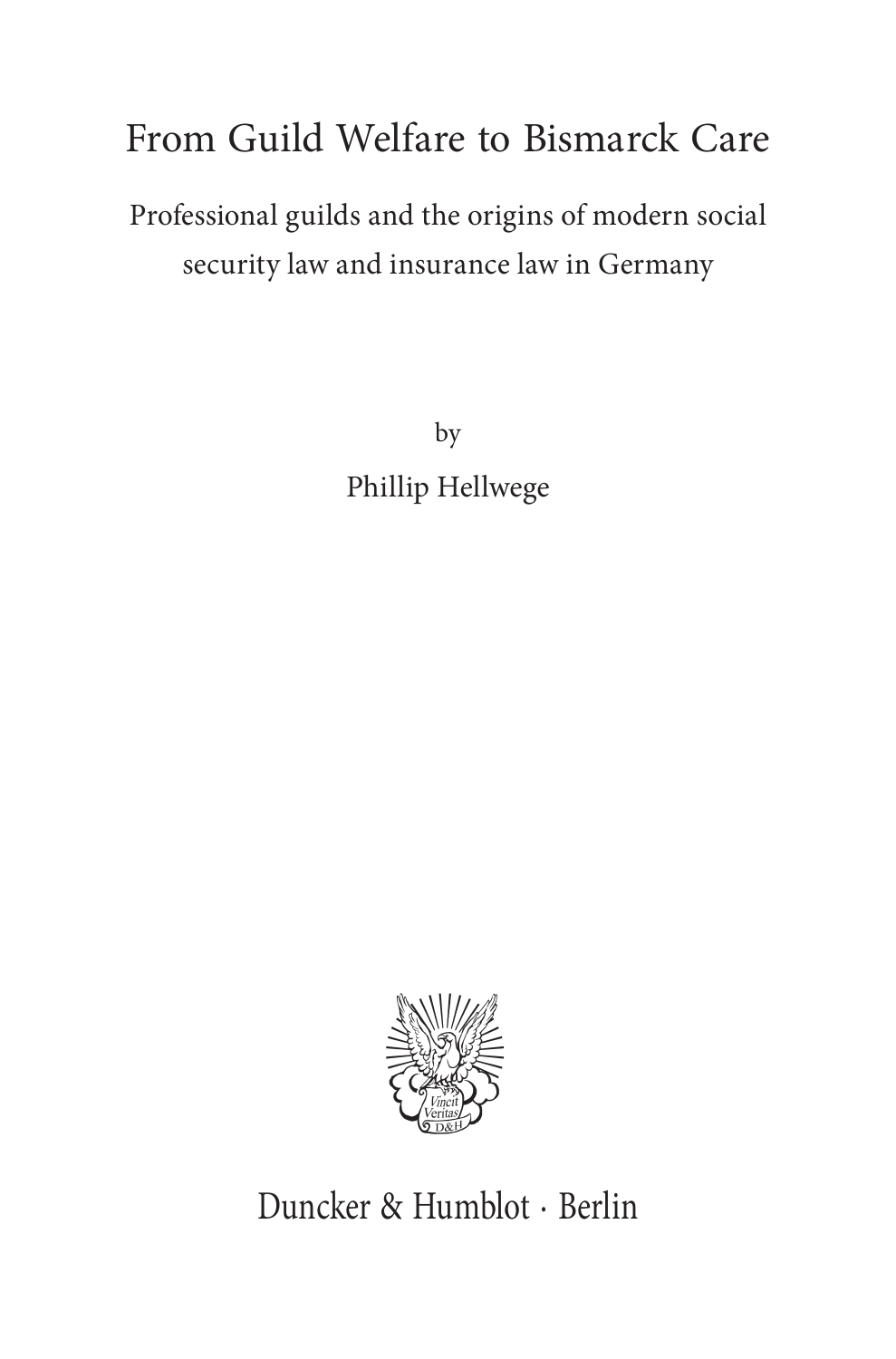The project 'A Comparative History of Insurance Law in Europe' has received funding from the European Research Council (ERC) under the European Union's Horizon 2020 research and innovation programme (grant agreement No. 647019).



Bibliographic information of the German national library

The German national library registers this publication in the German national bibliography; specified bibliographic data are retrievable on the Internet about http://dnb.d-nb.de.

All rights reserved. No part of this book may be reproduced, translated, or utilized in any form or by any means, electronic or mechanical, without the expressed written consent of the publisher. © 2020 Duncker & Humblot GmbH, Berlin Printing: CPI buchbücher.de GmbH, Birkach Printed in Germany

> ISSN 2625-638X (Print) / ISSN 2625-6398 (Online) ISBN 978-3-428-18155-1 (Print) ISBN 978-3-428-58155-9 (E-Book)

> > Printed on no aging resistant (non-acid) paper according to ISO 9706  $\otimes$

Internet: http://www.duncker-humblot.de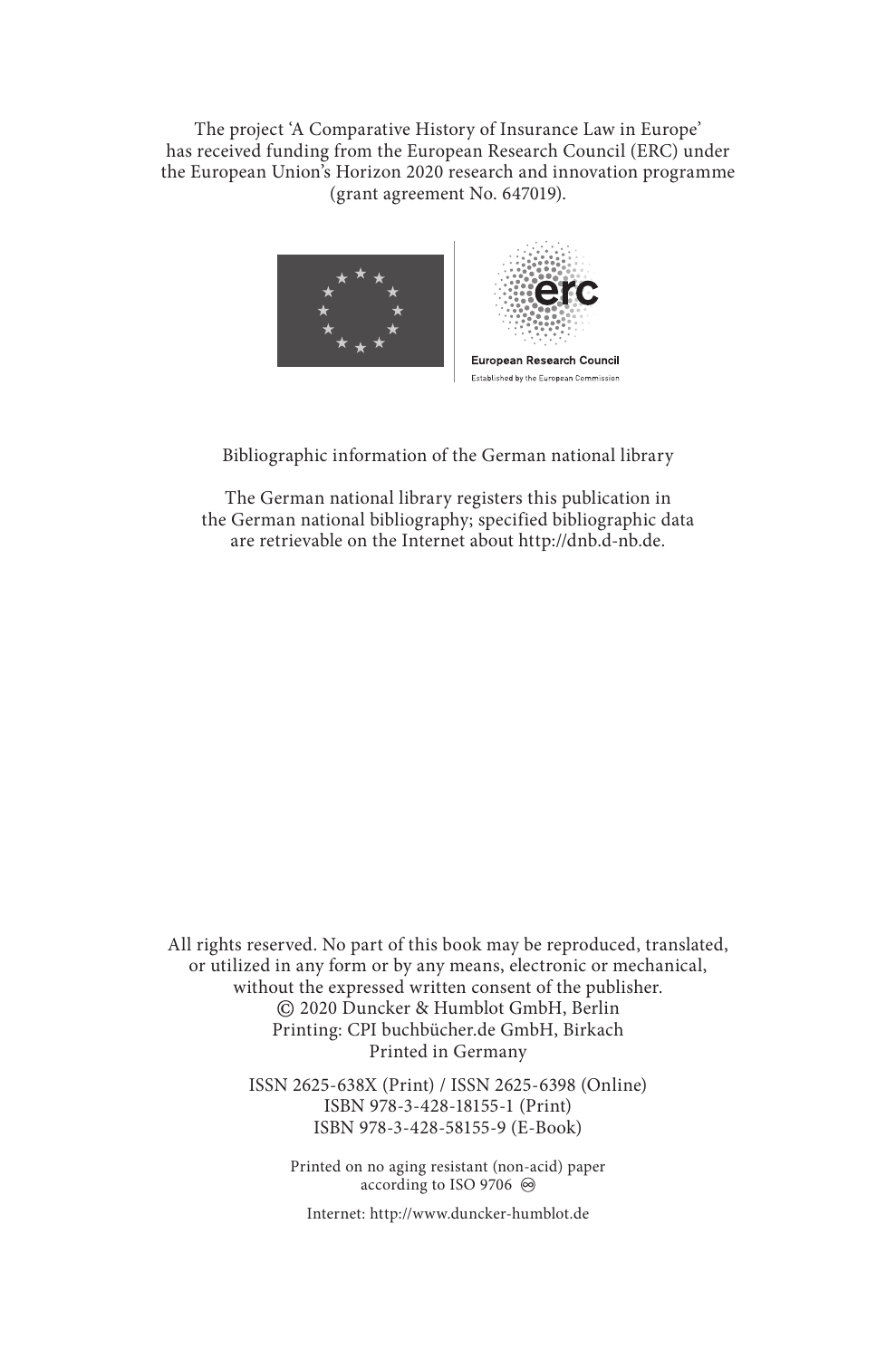### **Preface**

The present volume is part of a research project on a Comparative History of Insurance Law in Europe (CHILE). CHILE has received funding from the European Research Council (ERC) under the European Union's Horizon 2020 research and innovation programme (grant agreement No. 647019). I would like to thank Michael Friedman for his critical comments on an earlier draft of this volume and for, once again, correcting the English.

Augsburg, July 2020 *Phillip Hellwege*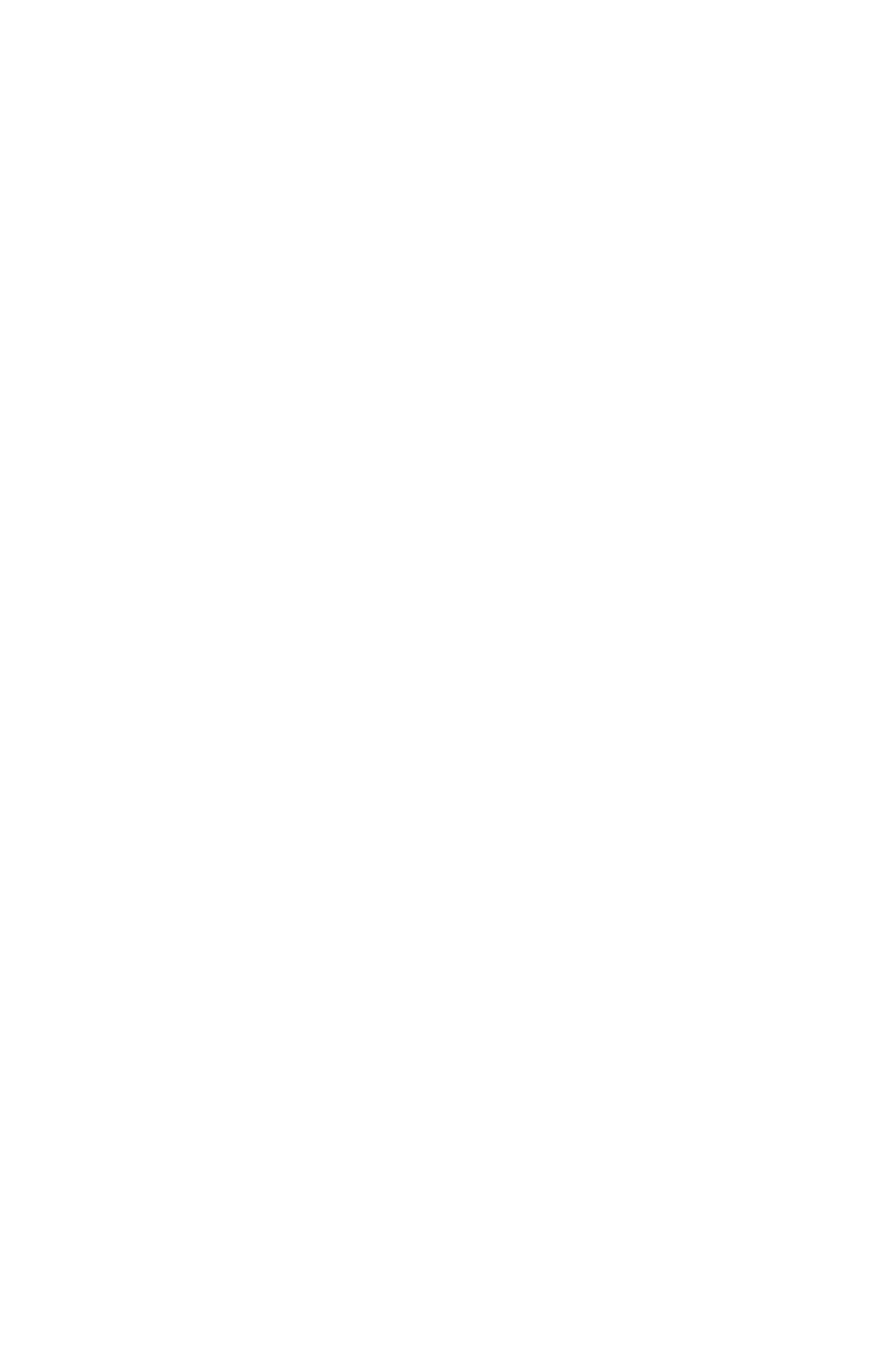## **Summary of contents**

| L.<br>II.<br>V. | Professional guilds and the origins of modern insurance and social security? 15        |  |
|-----------------|----------------------------------------------------------------------------------------|--|
|                 | B. Guild support from the Middle Ages to the 17th century:                             |  |
|                 |                                                                                        |  |
| L.              |                                                                                        |  |
| П.              |                                                                                        |  |
| Ш.              |                                                                                        |  |
| IV.             |                                                                                        |  |
| V.              |                                                                                        |  |
|                 | C. Guild support and insurance in the 17 <sup>th</sup> and 18 <sup>th</sup> centuries: |  |
|                 |                                                                                        |  |
| L.              |                                                                                        |  |
| П.              |                                                                                        |  |
| III.            |                                                                                        |  |
| IV.             |                                                                                        |  |
| $V_{\cdot}$     |                                                                                        |  |
|                 | D. The evolution of Germany's modern social security schemes                           |  |
|                 |                                                                                        |  |
| L.              |                                                                                        |  |
| II.             |                                                                                        |  |
|                 |                                                                                        |  |
|                 |                                                                                        |  |
|                 |                                                                                        |  |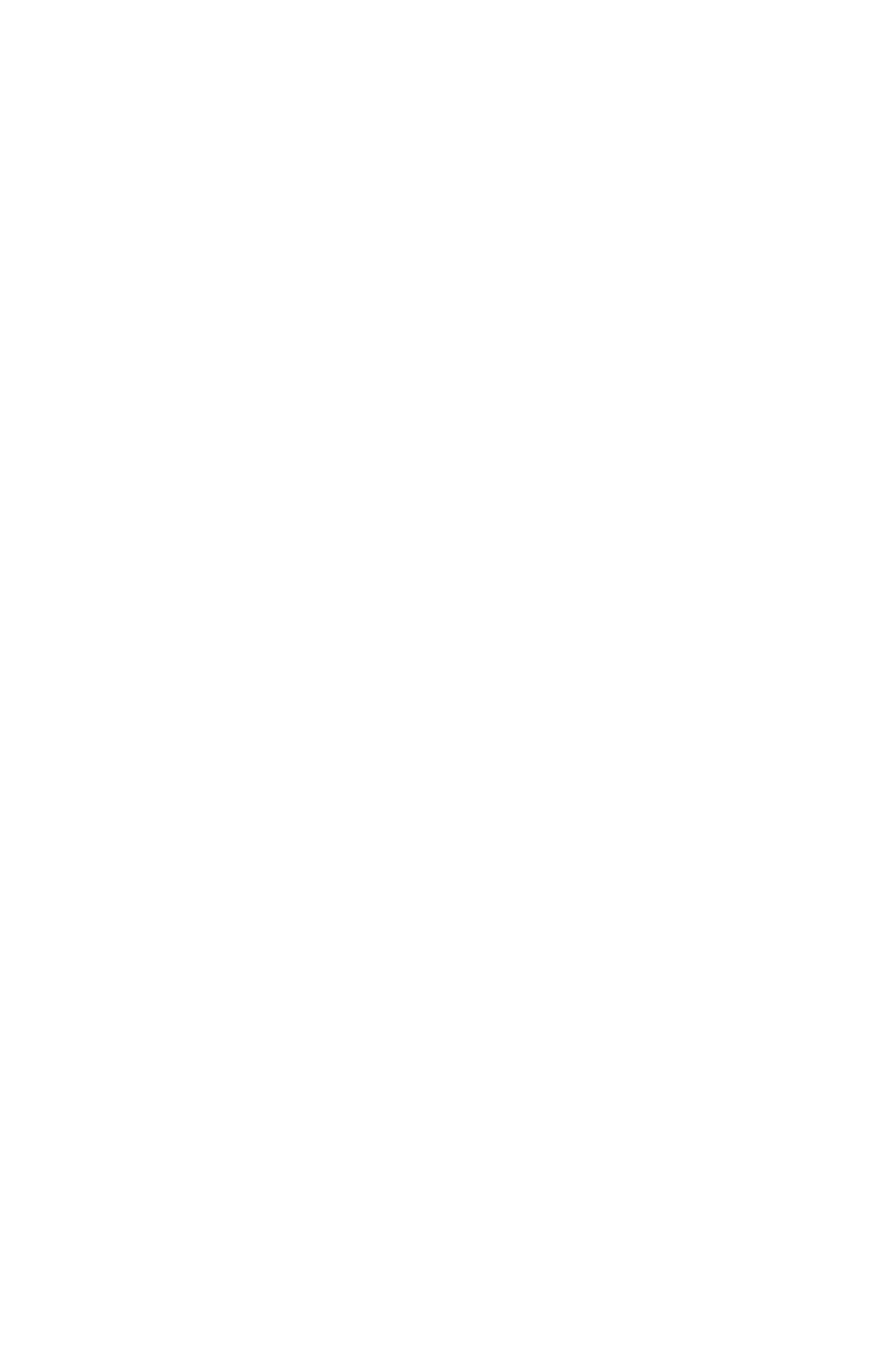### **Contents**

| L<br>$\Pi$ . | Professional guilds and the origins of modern insurance and social security? 15 |  |
|--------------|---------------------------------------------------------------------------------|--|
|              | 1. Modern research on the history of professional guilds 16                     |  |
|              | 2. Modern research on the history of insurance and insurance law  20            |  |
|              |                                                                                 |  |
|              | 4. Sigrid Fröhlich's monograph on the social protection offered by master       |  |
|              |                                                                                 |  |
|              |                                                                                 |  |
|              |                                                                                 |  |
| V.           |                                                                                 |  |
|              |                                                                                 |  |
|              |                                                                                 |  |
|              |                                                                                 |  |
|              |                                                                                 |  |
|              |                                                                                 |  |
|              |                                                                                 |  |
|              |                                                                                 |  |
|              |                                                                                 |  |
|              | B. Guild support from the Middle Ages to the 17 <sup>th</sup> century:          |  |
|              |                                                                                 |  |
| L            |                                                                                 |  |
|              |                                                                                 |  |
|              |                                                                                 |  |
|              |                                                                                 |  |
|              |                                                                                 |  |
|              |                                                                                 |  |
|              |                                                                                 |  |
|              |                                                                                 |  |
|              | bb) Supporting sick guild members in continuing their businesses 58             |  |
|              |                                                                                 |  |
|              |                                                                                 |  |
|              |                                                                                 |  |
|              |                                                                                 |  |
|              |                                                                                 |  |
|              |                                                                                 |  |
|              |                                                                                 |  |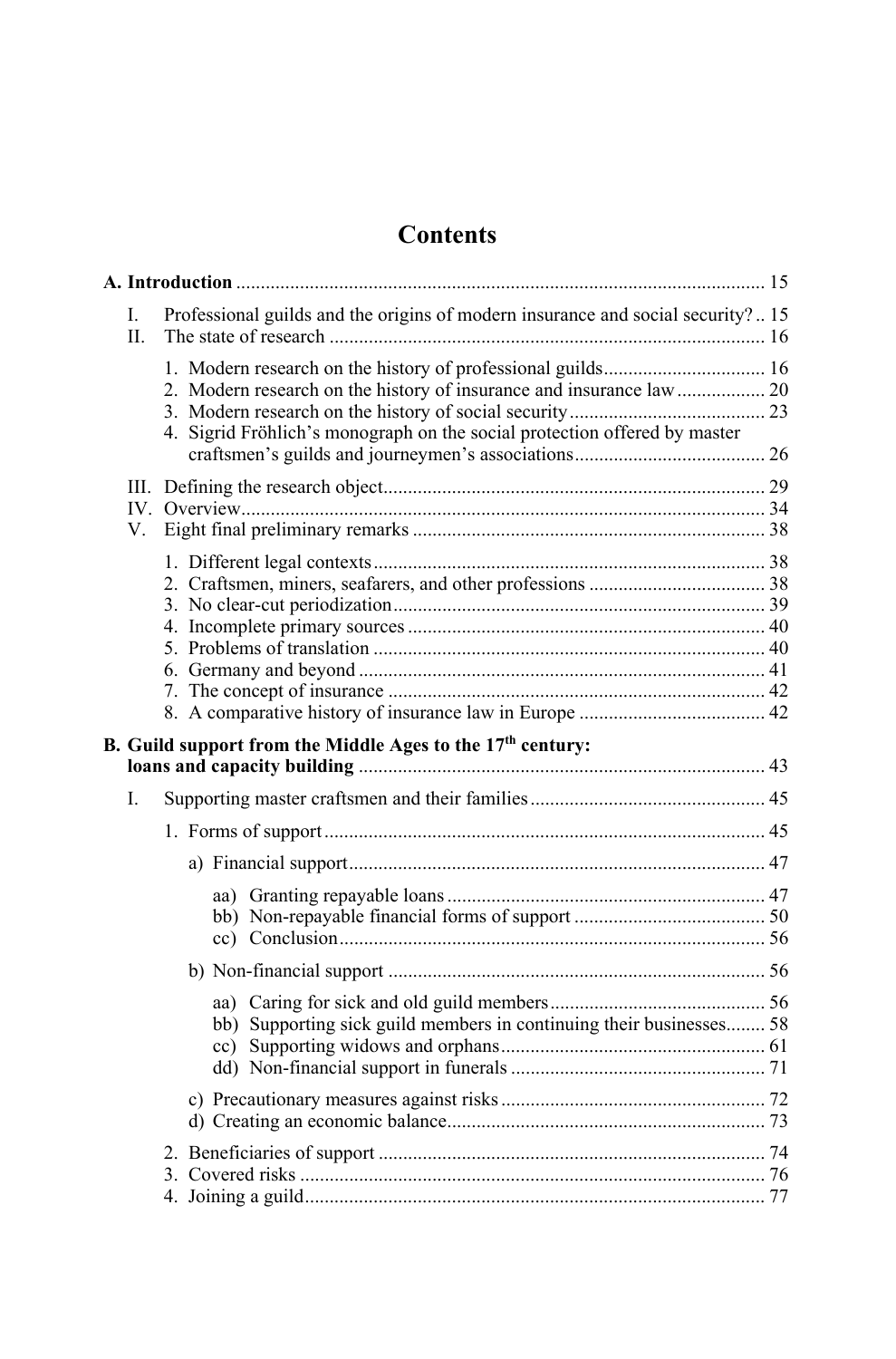### 10 Contents

|     | b) Preferential treatment of master craftsmen's sons and of journeymen                                                                                                                                                                                                                                                                         |  |
|-----|------------------------------------------------------------------------------------------------------------------------------------------------------------------------------------------------------------------------------------------------------------------------------------------------------------------------------------------------|--|
|     |                                                                                                                                                                                                                                                                                                                                                |  |
|     | c) The local authority's right to a portion of the generated income 90                                                                                                                                                                                                                                                                         |  |
|     |                                                                                                                                                                                                                                                                                                                                                |  |
|     | a) Guild support, as it had developed from the Middle Ages to the<br>17 <sup>th</sup> century, cannot be categorized as insurance,<br>b) The legal rules on guild support, as they had developed<br>from the Middle Ages to the 17 <sup>th</sup> century, are of no importance<br>for modern insurance law and modern social security law!  99 |  |
|     | aa) Guild statutes being silent on self-evident customs?  101<br>bb) Guild office holders did not need authorization<br>cc) Guild statutes restricting the freedom of members and burdening                                                                                                                                                    |  |
|     | dd) Guild statutes reflecting anecdotal experience 106                                                                                                                                                                                                                                                                                         |  |
| II. |                                                                                                                                                                                                                                                                                                                                                |  |
|     |                                                                                                                                                                                                                                                                                                                                                |  |
|     | a) Financial support pimarily in the form of a loan  115                                                                                                                                                                                                                                                                                       |  |
|     |                                                                                                                                                                                                                                                                                                                                                |  |
|     |                                                                                                                                                                                                                                                                                                                                                |  |
|     |                                                                                                                                                                                                                                                                                                                                                |  |
| Ш.  |                                                                                                                                                                                                                                                                                                                                                |  |
|     |                                                                                                                                                                                                                                                                                                                                                |  |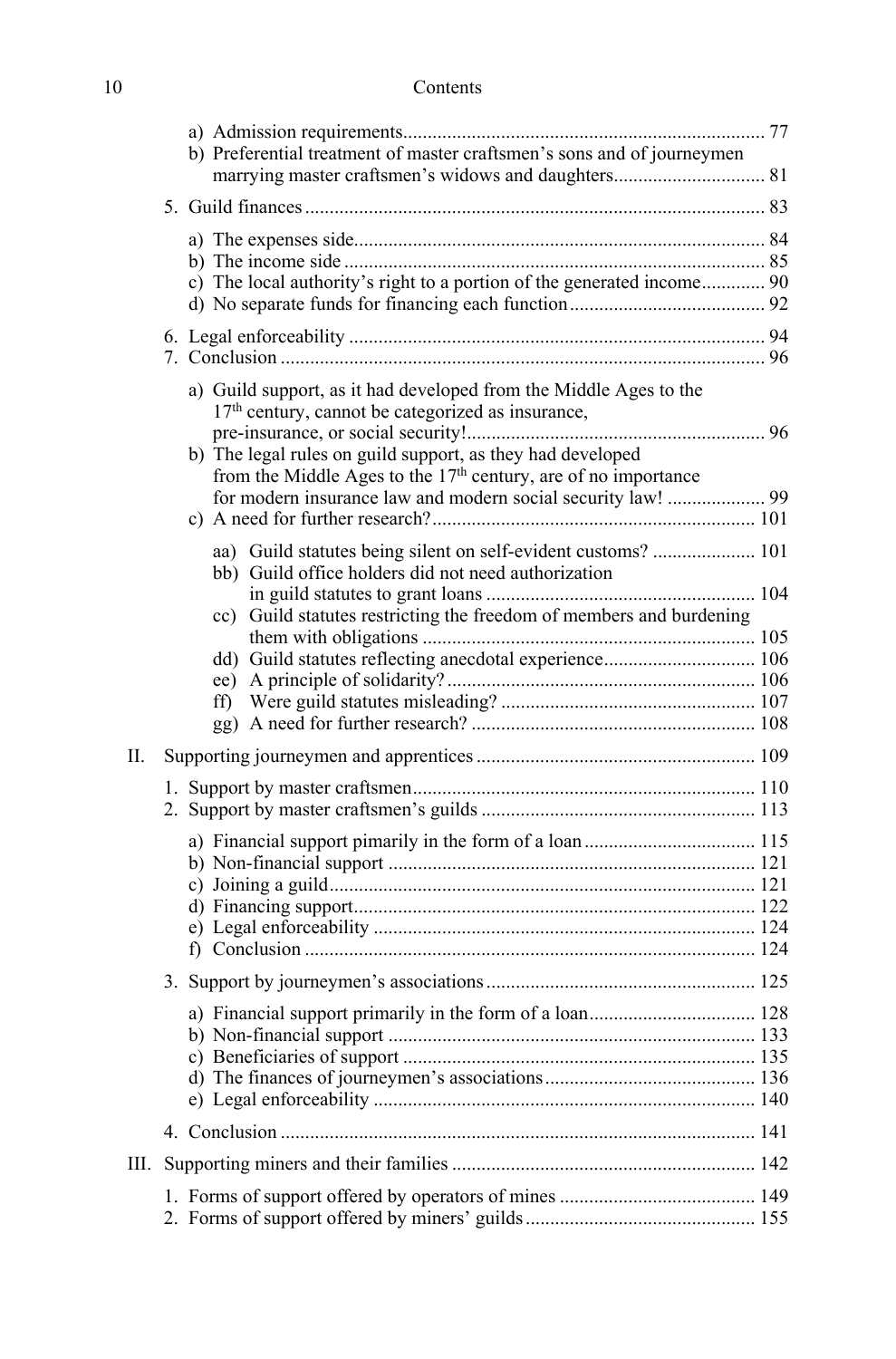| Contents |  |
|----------|--|
|----------|--|

| V. |                                                                                        |  |
|----|----------------------------------------------------------------------------------------|--|
|    | C. Guild support and insurance in the 17 <sup>th</sup> and 18 <sup>th</sup> centuries: |  |
|    |                                                                                        |  |
| L. |                                                                                        |  |
|    |                                                                                        |  |
|    |                                                                                        |  |
|    |                                                                                        |  |
|    |                                                                                        |  |
|    |                                                                                        |  |
|    |                                                                                        |  |
|    |                                                                                        |  |
|    |                                                                                        |  |
|    |                                                                                        |  |
| П. |                                                                                        |  |
|    |                                                                                        |  |
|    |                                                                                        |  |
|    |                                                                                        |  |
|    |                                                                                        |  |
|    |                                                                                        |  |
|    |                                                                                        |  |
|    |                                                                                        |  |
|    |                                                                                        |  |
|    |                                                                                        |  |
|    |                                                                                        |  |
|    |                                                                                        |  |
|    |                                                                                        |  |
|    | a) Pastors' widows' and orphans' assurances based on public and                        |  |
|    | aa) The 1559 pastors' widows' and orphans' box in Meißen  245                          |  |
|    | bb) The 1636 pastors' widows' box in Brunswick-Lüneburg 248                            |  |
|    | cc) The 1716 preachers' widows' and orphans' fund in Brandenburg 249                   |  |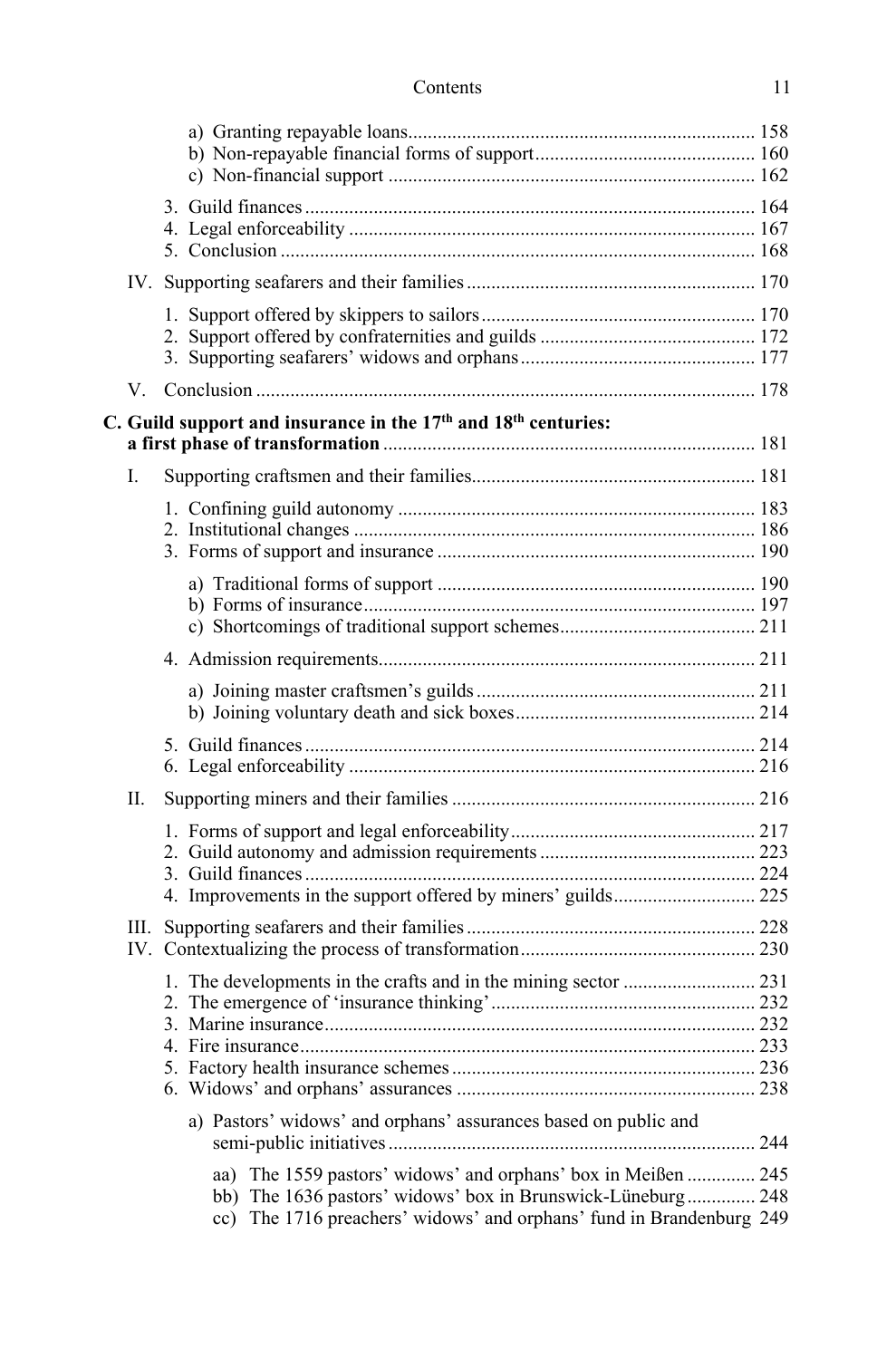| 12 | Contents |
|----|----------|
|----|----------|

|    | dd) The 1719 pastors' widows' assurance in Baden-Durlach  250  |  |
|----|----------------------------------------------------------------|--|
|    | b) Pastors' widows' and orphans' assurances                    |  |
|    |                                                                |  |
|    | c) Widows' and orphans' assurances for other professions 253   |  |
|    | aa) The 1707 widows' and orphans' assurance at the             |  |
|    | bb) The 1742 civil servants' widows' and orphans' assurance in |  |
|    |                                                                |  |
|    | The 1749 assurance for the benefit of widows and<br>$\rm cc)$  |  |
|    | orphans of servants in the royal stables in Saxony 258         |  |
|    | dd) The 1768 civil servants' widows' and orphans' assurance in |  |
|    |                                                                |  |
|    | d) Private widows' and orphans' assurances                     |  |
|    | e) State-run widows' and orphans' assurances outside any       |  |
|    |                                                                |  |
|    |                                                                |  |
|    |                                                                |  |
|    |                                                                |  |
|    |                                                                |  |
|    |                                                                |  |
|    | D. The evolution of Germany's modern social security schemes   |  |
| L. |                                                                |  |
|    |                                                                |  |
|    |                                                                |  |
|    |                                                                |  |
|    |                                                                |  |
|    |                                                                |  |
|    |                                                                |  |
|    |                                                                |  |
|    |                                                                |  |
|    |                                                                |  |
|    |                                                                |  |
| Π. |                                                                |  |
|    | 1. The 1883 Act Concerning the Health Insurance of Workers 306 |  |
|    |                                                                |  |
|    |                                                                |  |
|    | c) Common Provisions for Gemeindekrankenversicherungen and     |  |
|    |                                                                |  |
|    |                                                                |  |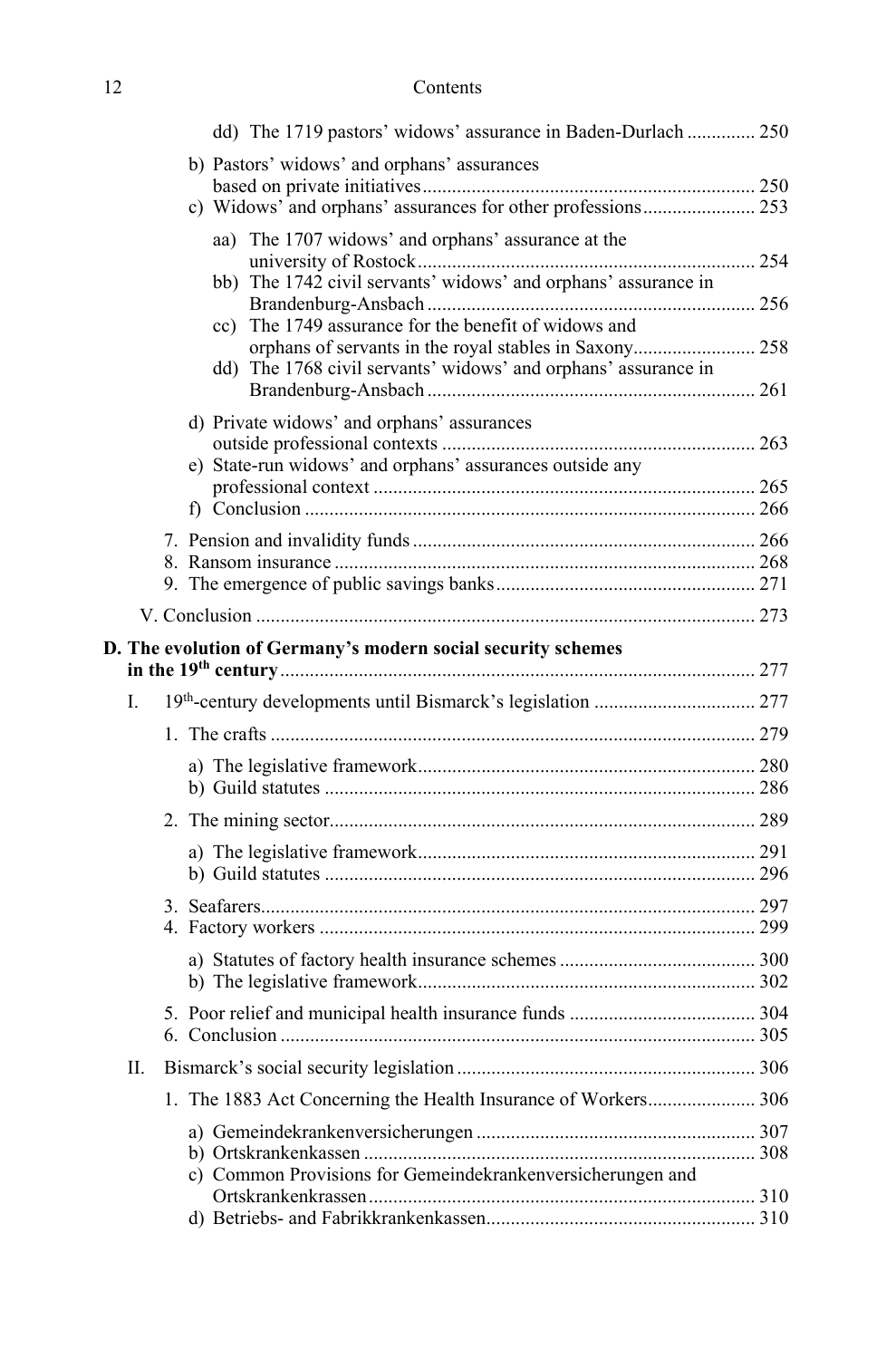| Contents | . .<br>__ |
|----------|-----------|
|----------|-----------|

| 2. The 1884 Work Accident Insurance Act and |  |
|---------------------------------------------|--|
|                                             |  |
|                                             |  |
|                                             |  |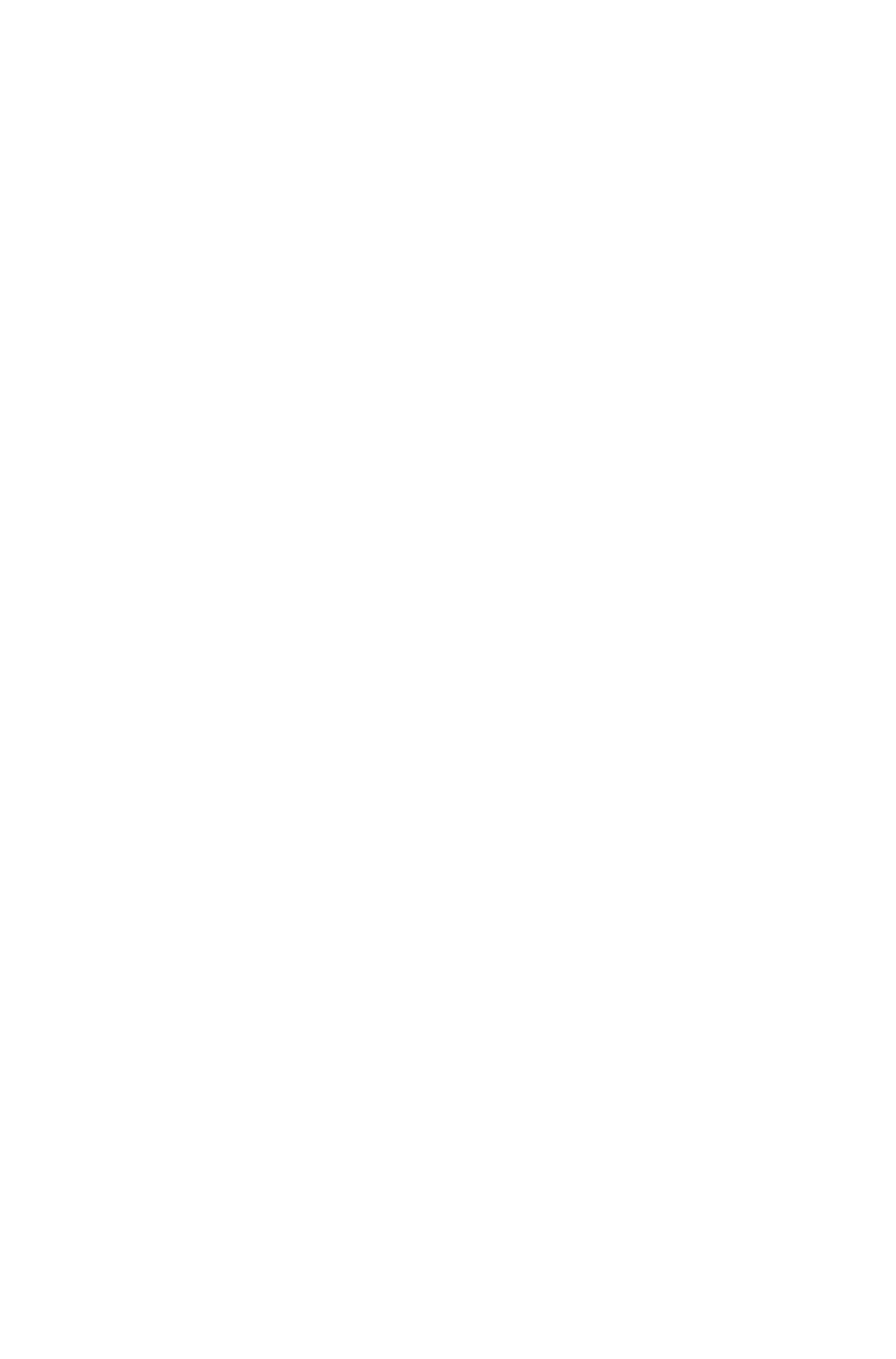#### **A. Introduction**

#### **I. Professional guilds and the origins of modern insurance and social security?**

The importance of professional guilds for the development of insurance and insurance law is stressed by many German scholars in the field of insurance history.1 This asserted importance links to the narrative of the three roots of modern insurance and insurance law.2 German literature claims that commercial insurance has its origins in maritime insurance whereas life and fire insurance are rooted in medieval guild welfare and early modern state-run insurance schemes.<sup>3</sup> The resulting three different lines of development are said to have merged only in the early  $19<sup>th</sup>$  century when the first commercial premium life and fire insurance companies were established in Germany. It is usually implied that the evolution of insurance law followed these developments of insurance as an institution. Thus, modern German insurance history literature claims that there is a continuous development from medieval professional guilds to modern (life and fire) insurance (law).

However, there is also a second narrative. The importance of professional guilds is stressed not only by German specialists in insurance history. There is a general awareness of the lasting impact which such guilds allegedly had on Germany's modern social security schemes. The first miners' guild, a *Knappschaft*, 4 is said to have been established in 1260 at the Rammelsberg, a mountain outside the city of Goslar in the Harz Mountains.<sup>5</sup> On the occasion of its  $750<sup>th</sup>$  anniversary, a memorial stone was unveiled in Goslar. It exhibits the inscription: '750 Jahre Knappschaft – Rammelsberg – Wiege der Sozialversicherung' ('750 years Knappschaft – Rammelsberg – The cradle of social security'). This narrative suggests a continuous development from medieval miners' guilds to Germany's modern social security schemes.<sup>6</sup>

 $\frac{1}{2}$ 

 $<sup>1</sup>$  See pp. 20 ff., below.</sup>

<sup>2</sup> On this narrative, see *Hellwege*, Germany, in: Research Agenda (2018), 172–180. 3 See, e.g., *P. Koch*, Versicherungswesen, in: Erler et al. (eds.), Handwörterbuch zur

deutschen Rechtsgeschichte, vol. 5 (1998), 815 f.<br><sup>4</sup> On the term Knappschaft, see pp. 31 and 143 ff., below.

<sup>5</sup> On the first miners' guilds, see pp. 142 ff., below.

 $6$  See pp. 23 ff., below.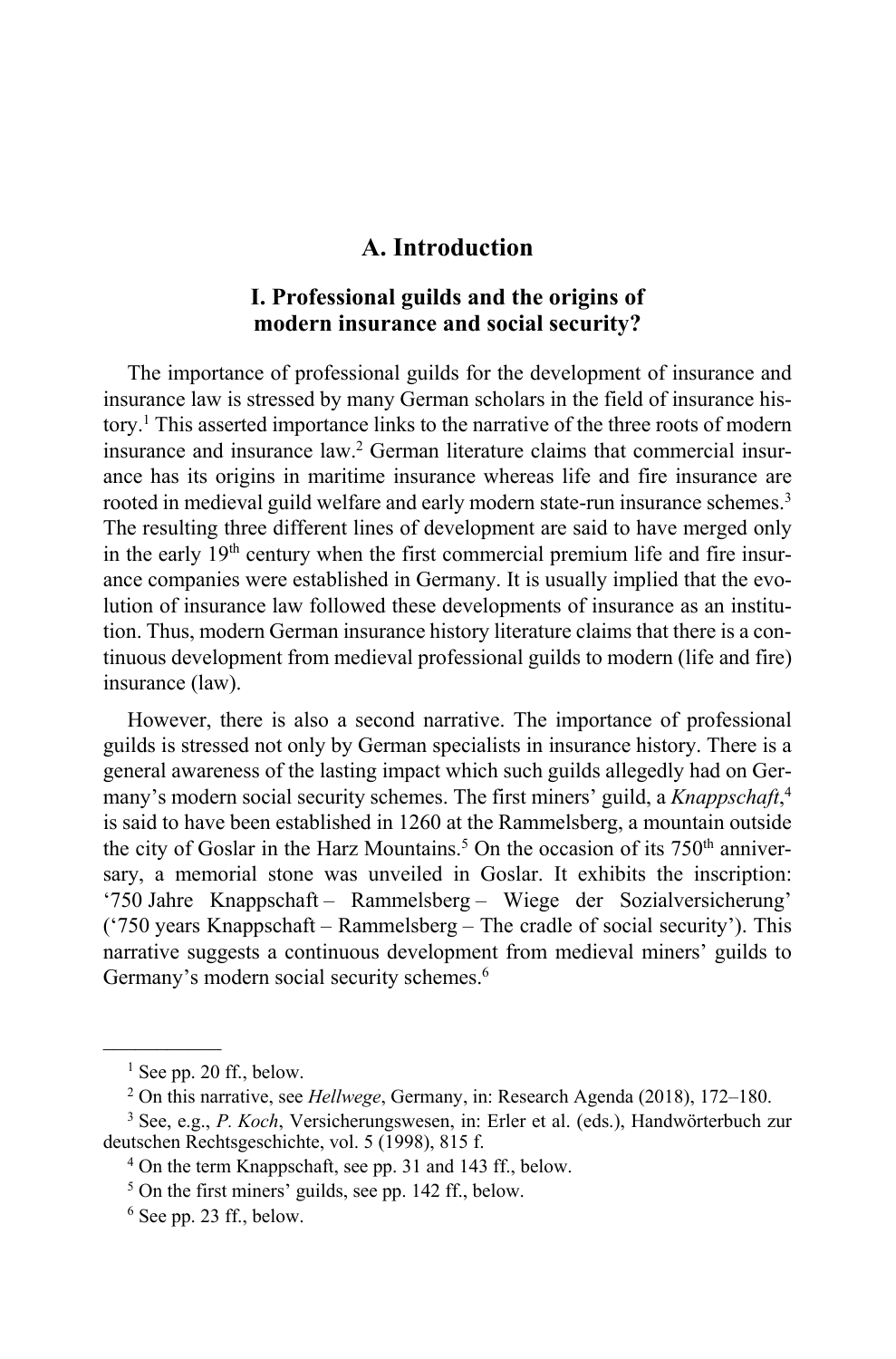#### **II. The state of research**

There is an immediate problem with both narratives: the impact of professional guilds on the history of insurance and the history of insurance law as well as their importance as a root of today's social security is commonly asserted but it has never been analytically established.

#### **1. Modern research on the history of professional guilds**

Of course, there is abundant modern research on the history of professional guilds in Germany. For the purpose of this introduction, I will restrict myself to summarizing modern research on craft guilds.<sup>7</sup> This research has focused on the different aspects of these guilds and the many functions which they served:<sup>8</sup>

 $\mathcal{L}$  and  $\mathcal{L}$ 

 $7$  The research object of the present contribution will be defined on pp. 29 ff., below. Professional guilds other than craft (and merchants') guilds will be discussed on pp. 142 ff. and 170 ff., below. 8

On what follows, see, e.g., *Kluge*, Zünfte (2009), passim; *von Heusinger*, Zunft im Mittelalter (2009), passim; *idem*, Geselle, in: Cordes et al. (eds.), Handwörterbuch zur deutschen Rechtsgeschichte, vol. 2 (2nd edn., 2012), 282–286; *Oexle*, (1982) 118 Blätter für deutsche Landesgeschichte 1–44; *idem*, Conjuratio und Gilde (1985), 151–214; *H.K. Schulze*, Kaufmannsgilde und Stadtentstehung (1985), 377–412; *Brand*, Zunft, in: Erler et al. (eds.), Handwörterbuch zur deutschen Rechtsgeschichte, vol. 5 (1998), 1792– 1803; *Schulz*, Zunft, in: Lexikon des Mittelalters, vol. 9 (1998), 686–690; *Fouquet*, Gilde, in: Cordes et al. (eds.), Handwörterbuch zur deutschen Rechtsgeschichte, vol.  $2(2<sup>nd</sup>$ edn., 2012), 383–386; *Stradal*, Gilde, in: Erler et al. (eds.), Handwörterbuch zur deutschen Rechtsgeschichte, vol. 1 (1971), 1687–1692; *Baum*, Handwerk, in: Lexikon des Mittelalters, vol. 4 (1989), 1910–1914; *S. Fröhlich*, Soziale Sicherung (1976), 17–21, 25–29; *von Loesch*, Kölner Zunfturkunden, vol. 1 (1907), Einleitung, 14–24, 29 f., 47–114, 119, 140; *Gramich*, Verfassung und Verwaltung der Stadt Würzburg (1882), 48, 55; *Günther*, Zunftwesen der Stadt Bad Salzuflen (1930), 2 f., 8, 21–24, 32 f., 45–52; *Krumbholtz*, Einleitung, in: Gewerbe der Stadt Münster (1898), 4–8, 14–41, 57–77, 133–140, 172–191; *M. Meyer*, Handwerkerpolitik, vol. 1 (1884), 17 f., 28–31; *Wilda*, Gildewesen im Mittelalter (1831), passim; *von Hegel*, Städte und Gilden, vol. 2 (1891), passim; *Eulenburg*, Innungen der Stadt Breslau (1892), 5, 22–35; *Hemmen*, (1910) 18 Jahrbuch für die Geschichte des Herzogtums Oldenburg 195–262; *Bodemann*, Zunfturkunden der Stadt Lüneburg (1883), vii–lxxix; *Engemann*, Gilden der Stadt Goslar (1957), passim; *Fromm*, (1899) Archiv für Frankfurts Geschichte und Kunst 1–103; *Nigge*, Gilden der Stadt Lünen (1912), 13–75; *Horsch*, Konstanzer Zünfte (1979), 20–62; *Geering*, Handel und Industrie der Stadt Basel (1886), 43–136; *Stieda/Mettig*, Gilden der Stadt Riga (1896), 6–222; *Böhmert*, Geschichte des Zunftwesens (1862), 1–30; *Bergholz*, Beckenwerkergilde zu Braunschweig (1954), passim; *Göttmann*, Handwerk und Bündnispolitik (1977), passim; *Hof*, Wettbewerb im Zunftrecht (1983), passim; *Wege*, Zünfte als Träger wirtschaftlicher Kollektivmaßnahmen (1930), passim; *R. Ennen*, Zünfte und Wettbewerb (1971), passim; *Keutgen*, Ämter und Zünfte (1903), passim; *Lentze*, Kaiser und Zunftverfassung (1933), passim; *idem*, Handwerk, in: Erler et al. (eds.), Handwörterbuch zur deutschen Rechtsgeschichte, vol. 1 (1971), 1977–1984; *Luther*, Zunftdemokratie? (1968), passim; *Schulz-Nieswandt*, Gilden als 'totales soziales Phänomen' (2000), 13; *Ehmer*, Zünfte in Österreich (2002), 87–126; *Müller*, Frage des Ursprungs (1910), passim; *Eberstadt*, Ursprung